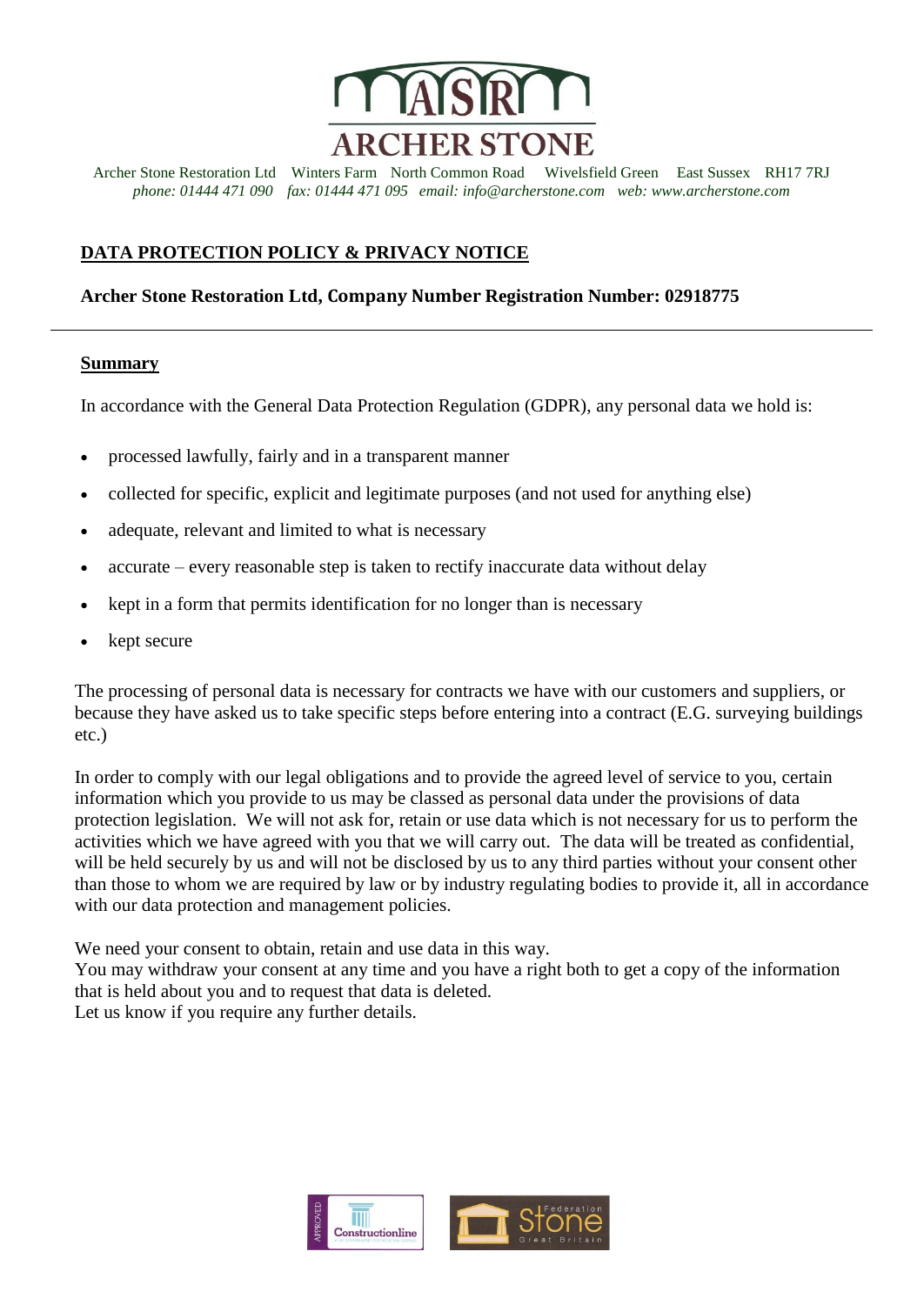

**Data Protection Legislation** – refers to all applicable privacy and data protection laws including (i) the General Data Protection Regulation (*(EU) 2016/679*), the Data Protection Act 2018 and any further or additional national implementing laws, regulations and secondary legislation in England and Wales relating to the processing of Personal Data and the privacy of electronic communications, as amended, replaced or updated from time to time, including the Privacy and Electronic Communications Directive (*2002/58/EC*) and the Privacy and Electronic Communications (EC Directive) Regulations 2003 (*SI 2003/2426).*

## **Introduction**

Welcome to our privacy policy. We respect your privacy and are committed to protecting your personal data. This privacy policy will inform you as to how we look after your personal data and tell you about your privacy rights and how the law protects you.

### **Purpose of this privacy policy**

This privacy policy aims to give you information on how we collect and processes your personal data through contacting us or through your use of our website. It is important that you read this privacy policy together with any other privacy policy or fair processing policy we may provide on specific occasions when we are collecting or processing personal data about you so that you are fully aware of how and why we are using your data. This privacy policy supplements other notices and privacy policies and is not intended to override them.

### **Controller**

Archer Stone Restoration Ltd is the controller and responsible for your personal data. If you have any questions about this privacy policy, including any requests to exercise your legal rights, please contact us using the details set out below.

### **Complaints**

You have the right to make a complaint at any time to the Information Commissioner's Office (ICO), the UK supervisory authority for data protection issues (www.ico.org.uk). We would, however, appreciate the chance to deal with your concerns before you approach the ICO so please contact us in the first instance.

### **Changes to this Privacy Notice and your duty to inform us of changes**

We keep this privacy policy under regular review. It is important that the personal data we hold about you is accurate and current. Please keep us informed if your personal data changes during your relationship with us.

# **Third-party links**

Our website may include links to third-party websites, plug-ins and applications. Clicking on those links or enabling those connections may allow third parties to collect or share data about you. We do not control these third-party websites and are not responsible for their privacy statements. When you leave our website, we encourage you to read the privacy policy of every website you visit.

### **Personal Data we receive**

Personal data, or personal information, means any information about an individual from which that person can be identified. It does not include data where the identity has been removed (anonymous data).

We may collect, use, store and transfer different kinds of personal data about you which we have grouped together as follows:

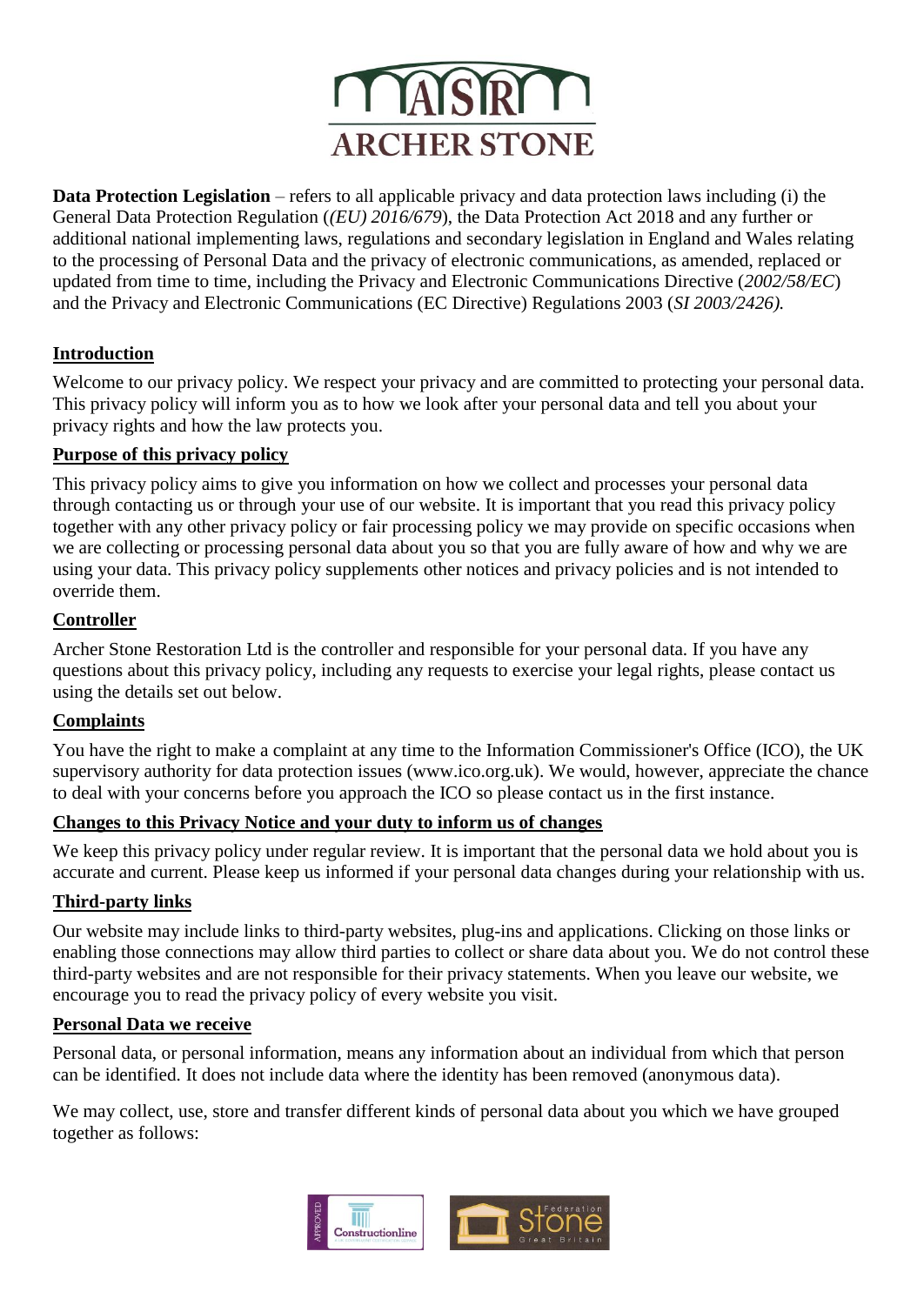

- Identity data (including your first name, last name, marital status, title, gender and multi media images);
- Contact data (including your billing address, delivery address, email address, telephone contact numbers and social media contact information);
- Financial Data (including bank account and payment card details).
- Transaction Data (including details about payments to and from you and other details of products and services you have purchased from us).
- Technical Data (including internet protocol (IP) address, your login data, browser type and version, time zone setting and location, browser plug-in types and versions, operating system and platform, and other technology on the devices you use to access this website).
- Usage Data (including information about how you use our website, products and services].
- Marketing and Communications data (including your preferences in receiving marketing from us and/or third parties and your communications preferences);

We do not collect, use or share Aggregated Data such as statistical or demographic data for any purpose. Aggregated Data could be derived from your personal data but is not considered personal data in law as this data will **not** directly or indirectly reveal your identity. For example, we may aggregate your Usage Data to calculate the percentage of users accessing a specific website feature. However, if we combine or connect Aggregated Data with your personal data so that it can directly or indirectly identify you, we treat the combined data as personal data which will be used in accordance with this privacy policy.

We do not collect any Special Categories of Personal Data about you (this includes details about your race or ethnicity, religious or philosophical beliefs, sex life, sexual orientation, political opinions, trade union membership, information about your health, and genetic and biometric data). Nor do we collect any information about criminal convictions and offences.

### **If you fail to provide personal data**

Where we need to collect personal data by law, or under the terms of a contract we have with you, and you fail to provide that data when requested, we may not be able to perform the contract we have or are trying to enter into with you (for example, to provide you with goods or services). In this case, we may have to cancel a product or service you have with us, but we will notify you if this is the case at the time.

### **How is your personal data collected?**

We use different methods to collect data from and about you including through:

- **Direct interactions.** You may give us your Identity, Contact and Financial Data by filling in forms or by corresponding with us by post, phone, email or otherwise. This includes personal data when you:
- Request information about our services
- Request a Meeting or Site Visits
- Give us feedback or contact us.

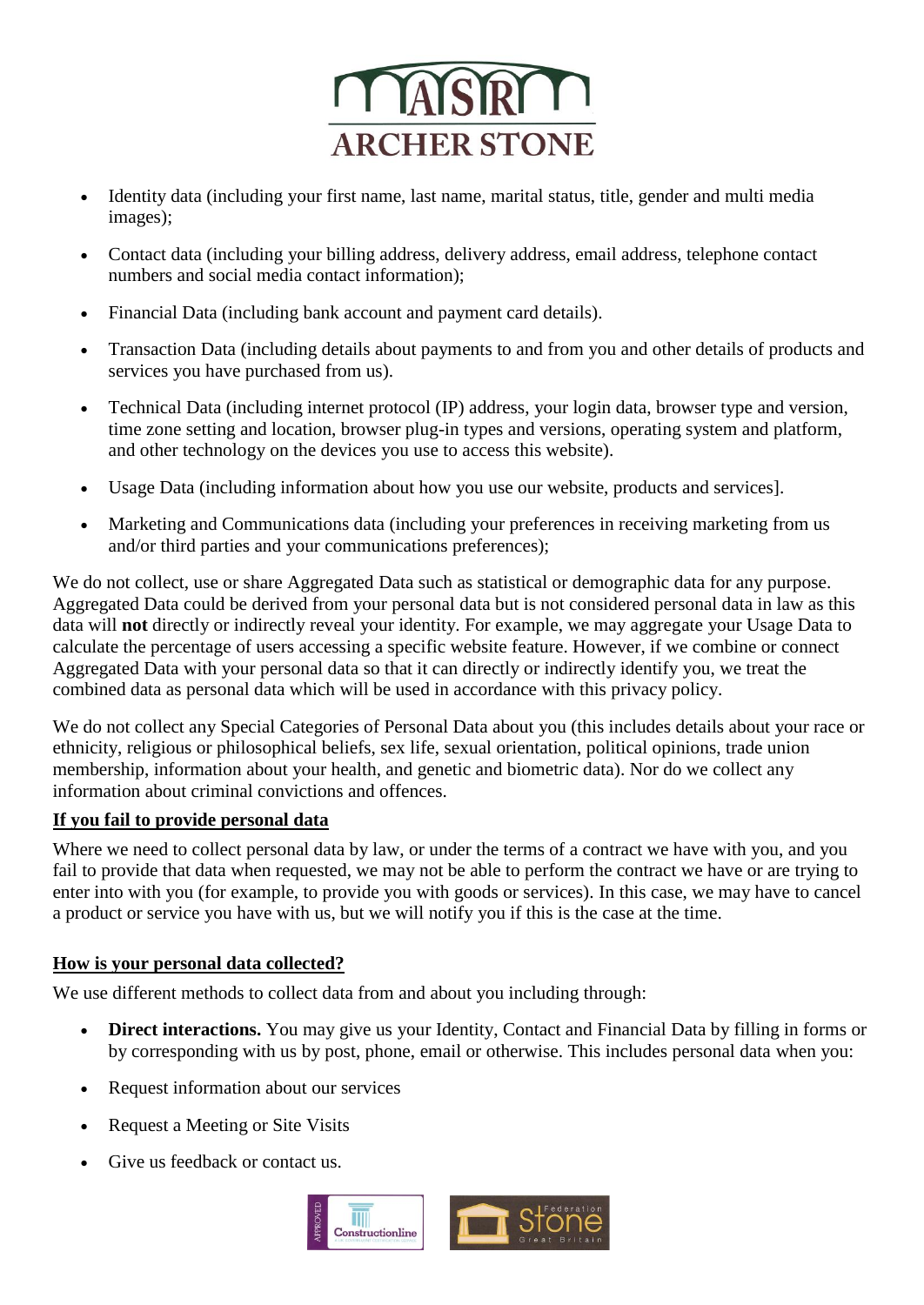

- **Automated technologies or interactions.** As you interact with our website, we will automatically collect Technical Data about your equipment, browsing actions and patterns. The site may collect this personal data by using cookies and other similar technologies.
- **Third parties or publicly available sources.** We will receive personal data about you from various third parties and public sources as set out below:
	- o Technical Data from the following parties:
- 1. analytics providers, such as Google based outside the EU;
- 2. search information providers, such as Google based outside the EU;
- Identity Contact and Financial Data
- Contact, Financial and Transaction Data from providers of technical, payment and delivery services.
- Identity and Contact Data from data brokers or aggregators such as Market Location, based inside the EU.
- Identity and Contact Data from publicly available sources such as Companies House and the Electoral Register based inside the EU.

## **How your personal data will be used?**

1. We will only use your data in circumstances where the data protection legislation allows us to. Most commonly, we will use your personal data in the following circumstances:

a. Where we need to perform a contract we are about to enter into or have entered into with you;

b. Where it is necessary for our legitimate interests (or those of a third party) and your interests and fundamental rights do not override those interests;

- c. Where we need to comply with a legal obligation;
- d. Where we have received your informed and specific consent to do so.

We have set out below, in a table format and within the numbered paragraphs thereafter, a description of all the ways we plan to use your personal data, and which of the legal bases we rely on to do so. We have also identified what our legitimate interests are where appropriate.

Please note that we may process your personal data for more than one lawful ground depending on the specific purpose for which we are using your data. Please contact us if you need details about the specific legal ground we are relying on to process your personal data where more than one ground has been set out in the table below.

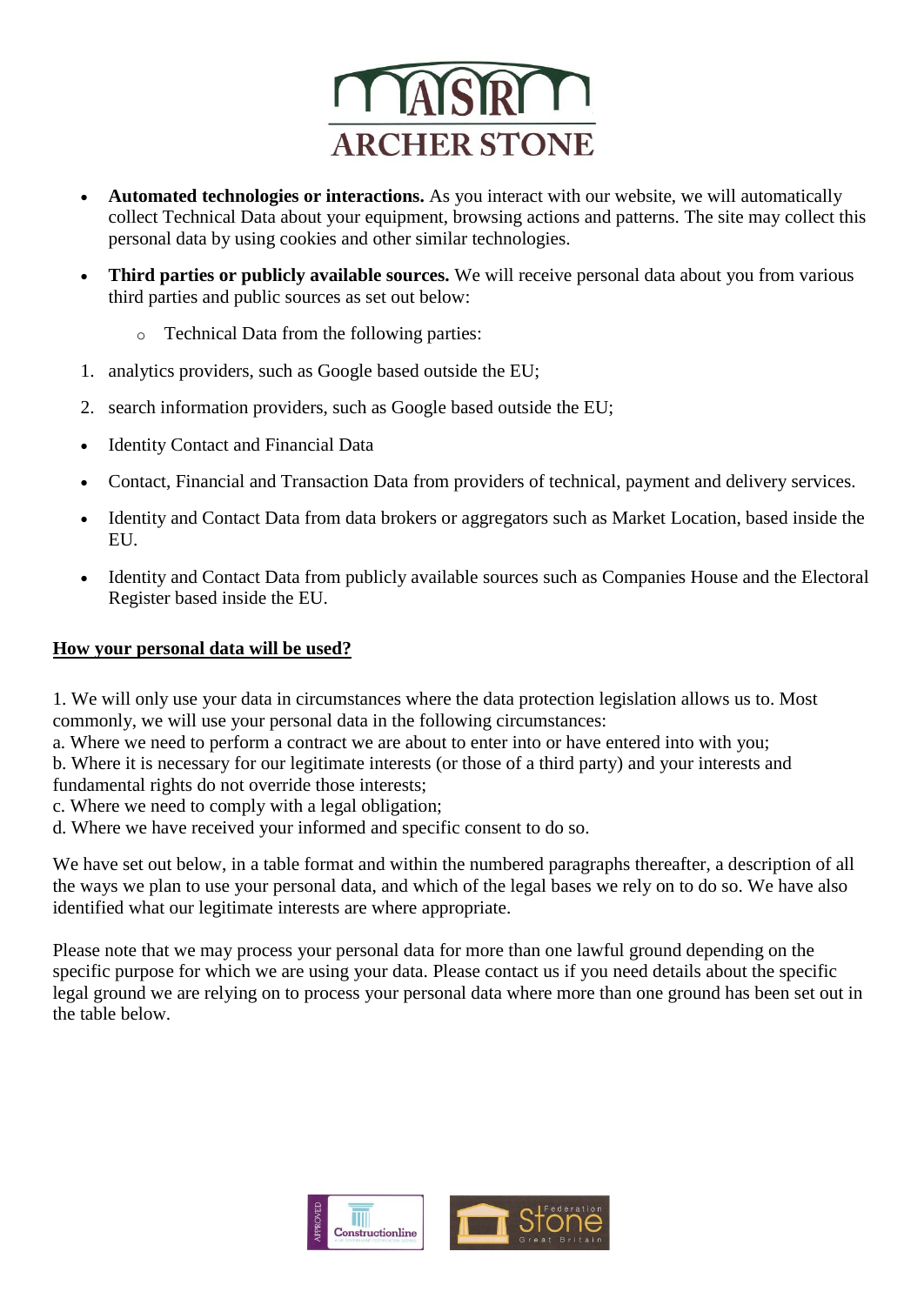

| <b>Purpose/Activity</b>                                                                                                                                                                                | Type of data                                                                                                            | Lawful basis for processing.                                                                                                                                                                                                                                                                               |
|--------------------------------------------------------------------------------------------------------------------------------------------------------------------------------------------------------|-------------------------------------------------------------------------------------------------------------------------|------------------------------------------------------------------------------------------------------------------------------------------------------------------------------------------------------------------------------------------------------------------------------------------------------------|
| To provide you with marketing<br>information regarding our<br>services                                                                                                                                 | (a) Identity data<br>(b) Contact data<br>(c) Marketing and<br>Communications data                                       | (a) Necessary for our legitimate interests<br>$(b)$ Consent                                                                                                                                                                                                                                                |
| To process and deliver your<br>services including:<br>(a) Manage payments, fees and<br>charges<br>(b) Collect and recover money<br>owed to us                                                          | (a) Identity<br>(b) Contact<br>$(c)$ Financial<br>$(d)$ Transaction<br>(e) Marketing and<br>Communications              | (a) Performance of a contract with you<br>(b) Necessary for our legitimate interests (to<br>recover debts due to us)                                                                                                                                                                                       |
| To manage our relationship with $(a)$ Identity<br>you which will include:<br>(a) Notifying you about changes<br>to our terms or privacy policy<br>(b) Asking you to leave a review<br>or take a survey | $(b)$ Contact<br>$(c)$ Profile<br>(d) Marketing and<br>Communications                                                   | (a) Performance of a contract with you<br>$(b)$ Necessary to comply with a legal obligation<br>(c) Necessary for our legitimate interests (to<br>keep our records updated and to study how<br>customers use our products/services)                                                                         |
| To administer and protect our<br>business and website (including<br>troubleshooting, data analysis,<br>testing, system maintenance,<br>support, reporting and hosting of<br>data)                      | $(a)$ Identity<br>$(b)$ Contact<br>(c) Technical                                                                        | (a) Necessary for our legitimate interests (for<br>running our business, provision of<br>administration and IT services, network<br>security, to prevent fraud and in the context of a<br>business reorganisation or group restructuring<br>exercise)<br>$(6)$ Necessary to comply with a legal obligation |
| To deliver relevant website<br>content and advertisements to<br>you and measure or understand<br>the effectiveness of the<br>advertising we serve to you                                               | $(a)$ Identity<br>$(b)$ Contact<br>$(c)$ Profile<br>$(d)$ Usage<br>(e) Marketing and<br>Communications<br>(f) Technical | Necessary for our legitimate interests (to study<br>how customers use our products/services, to<br>develop them, to grow our business and to<br>inform our marketing strategy)                                                                                                                             |

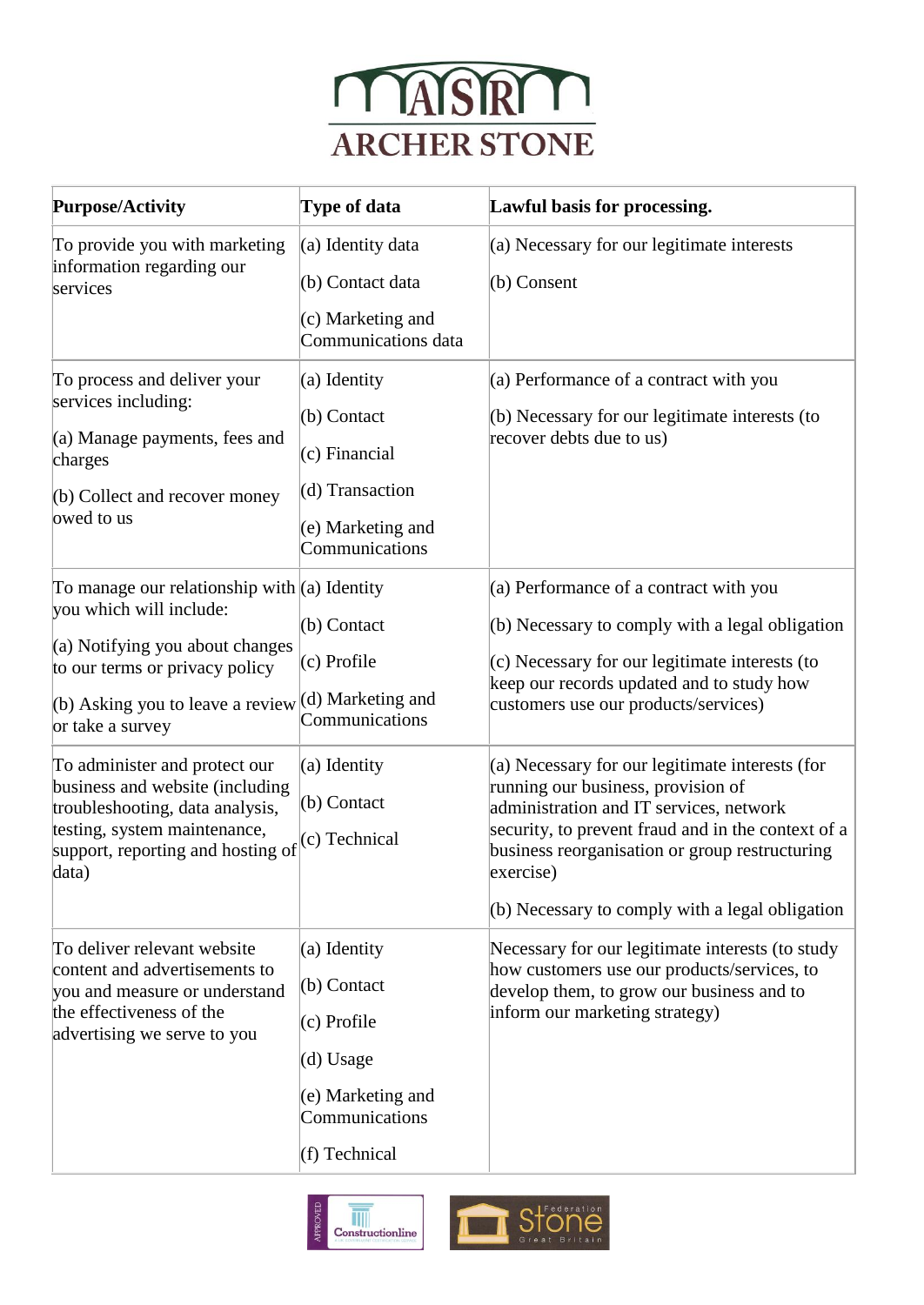

| <b>Purpose/Activity</b>                                                                                                                             | Type of data | Lawful basis for processing.                                                                                                                                                                                             |
|-----------------------------------------------------------------------------------------------------------------------------------------------------|--------------|--------------------------------------------------------------------------------------------------------------------------------------------------------------------------------------------------------------------------|
| To use data analytics to improve $(a)$ Technical<br>our website, products/services,<br>marketing, events, customer<br>relationships and experiences |              | Necessary for our legitimate interests (to define)<br>types of customers for our products and<br>services, to keep our website updated and<br>relevant, to develop our business and to inform<br>our marketing strategy) |

2. If, in the future, we would like to process your personal data for a purpose other than that which it was collected for, we'll provide you with information about that and request your consent before doing so.

### **Marketing**

We strive to provide you with choices regarding certain personal data uses, particularly around marketing and advertising.

### **Promotional offers from us**

We may use your Identity, Contact, Technical, Usage and Profile Data to form a view on what we think you may want or need, or what may be of interest to you. This is how we decide which products, services and offers may be relevant for you (we call this marketing).

You will receive marketing communications from us if you have requested information from us or have given your specific and informed consent to receiving that marketing.

### **Opting out**

You can ask us or third parties to stop sending you marketing messages at any time by contacting us.

Where you opt out of receiving these marketing messages, this will not apply to personal data provided to us other than in accordance with this privacy notice.

#### **Cookies**

You can set your browser to refuse all or some browser cookies, or to alert you when websites set or access cookies. If you disable or refuse cookies, please note that some parts of this website may become inaccessible or not function properly.

#### **What we do NOT do with your personal data**

We will not provide your personal data, received in accordance with the terms of this privacy notice, to third parties (other than those specified within this privacy notice) without your explicit and informed prior consent.

#### **International Transfers**

At this time, none of our external third parties are based outside the EEA. In the event that we engage an external third party which is based outside the EEA, their processing of your personal data would involve a transfer of data outside the EEA and will be dealt with in accordance with the section below.

Whenever we transfer your personal data out of the EEA, we ensure a similar degree of protection is afforded to it by ensuring at least one of the following safeguards is implemented:

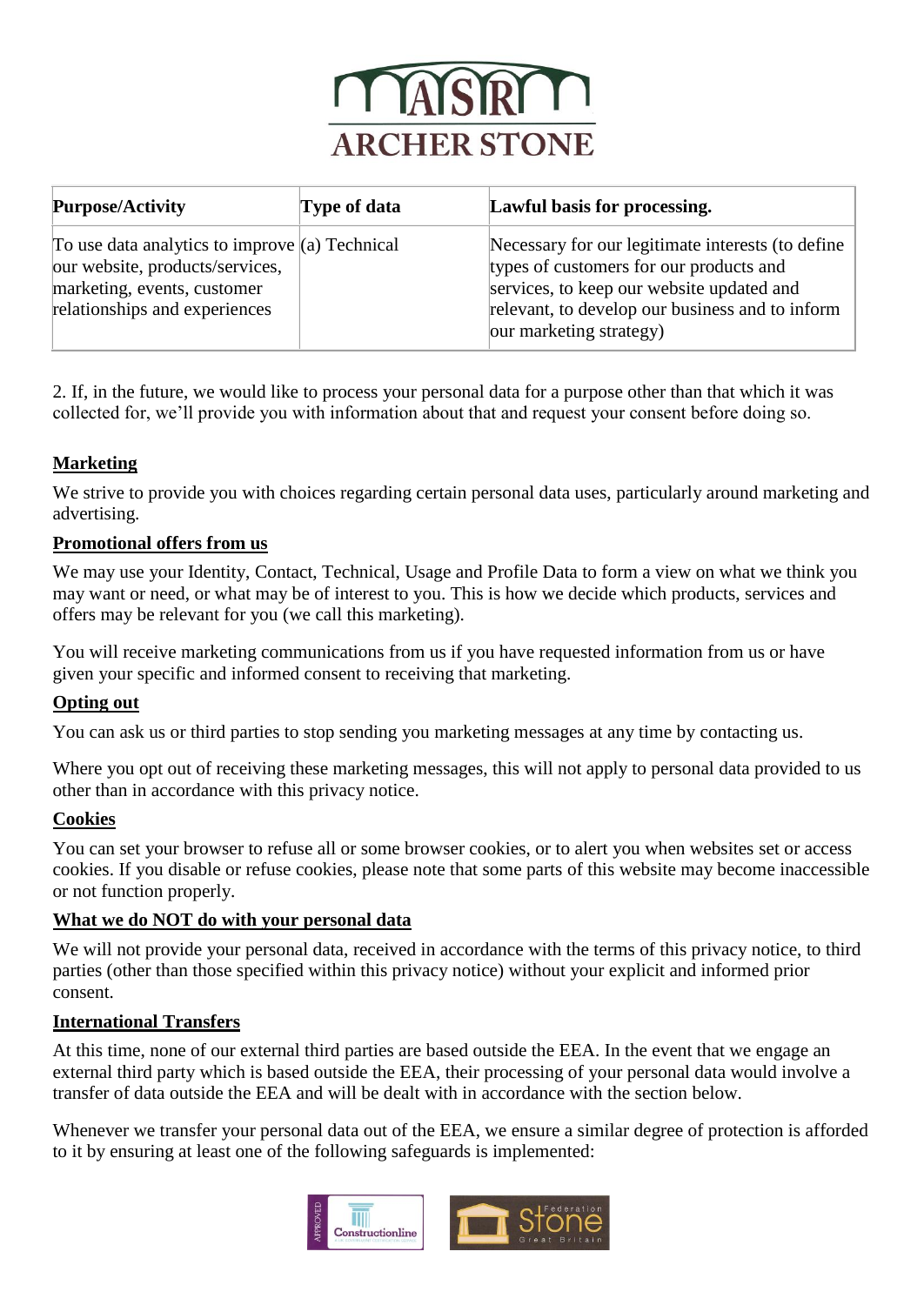

- We will only transfer your personal data to countries or organisations which have been deemed to provide an adequate level of protection for personal data by the European Commission.
- Where we use certain service providers, we may use specific contracts approved by the European Commission which give personal data the same protection it has in Europe.

Please contact us if you want further information on the specific mechanism used by us when transferring your personal data out of the EEA.

### **Data security**

We have put in place appropriate security measures to prevent your personal data from being accidentally lost, used or accessed in an unauthorised way, altered or disclosed. In addition, we limit access to your personal data to those employees, agents, contractors and other third parties who have a business need to know. They will only process your personal data on our instructions and they are subject to a duty of confidentiality.

We have put in place procedures to deal with any suspected personal data breach and will notify you and any applicable regulator of a breach where we are legally required to do so.

# **Data retention**

### **How long will we use your personal data for?**

We will only retain your personal data for as long as reasonably necessary to fulfil the purposes we collected it for, including for the purposes of satisfying any legal, regulatory, tax, accounting or reporting requirements. We may retain your personal data for a longer period in the event of a complaint or if we reasonably believe there is a prospect of litigation in respect to our relationship with you.

To determine the appropriate retention period for personal data, we consider the amount, nature and sensitivity of the personal data, the potential risk of harm from unauthorised use or disclosure of your personal data, the purposes for which we process your personal data and whether we can achieve those purposes through other means, and the applicable legal, regulatory, tax, accounting or other requirements.

By law we have to keep basic information about our clients (including Contact, Identity, Financial and Transaction Data) for six years after the end of contract(s) for tax purposes.

In some circumstances you can ask us to delete your data: see your legal rights below for further information.

In some circumstances we will anonymise your personal data (so that it can no longer be associated with you) for research or statistical purposes, in which case we may use this information indefinitely without further notice to you.

### **Your Rights**

Under the data protection legislation, you have a number of rights with regard to your personal data. You have the right to:

**Request access** to your personal data (commonly known as a "data subject access request"). This enables you to receive a copy of the personal data we hold about you and to check that we are lawfully processing it.

**Request correction** of the personal data that we hold about you. This enables you to have any incomplete or inaccurate data we hold about you corrected, though we may need to verify the accuracy of the new data you provide to us.